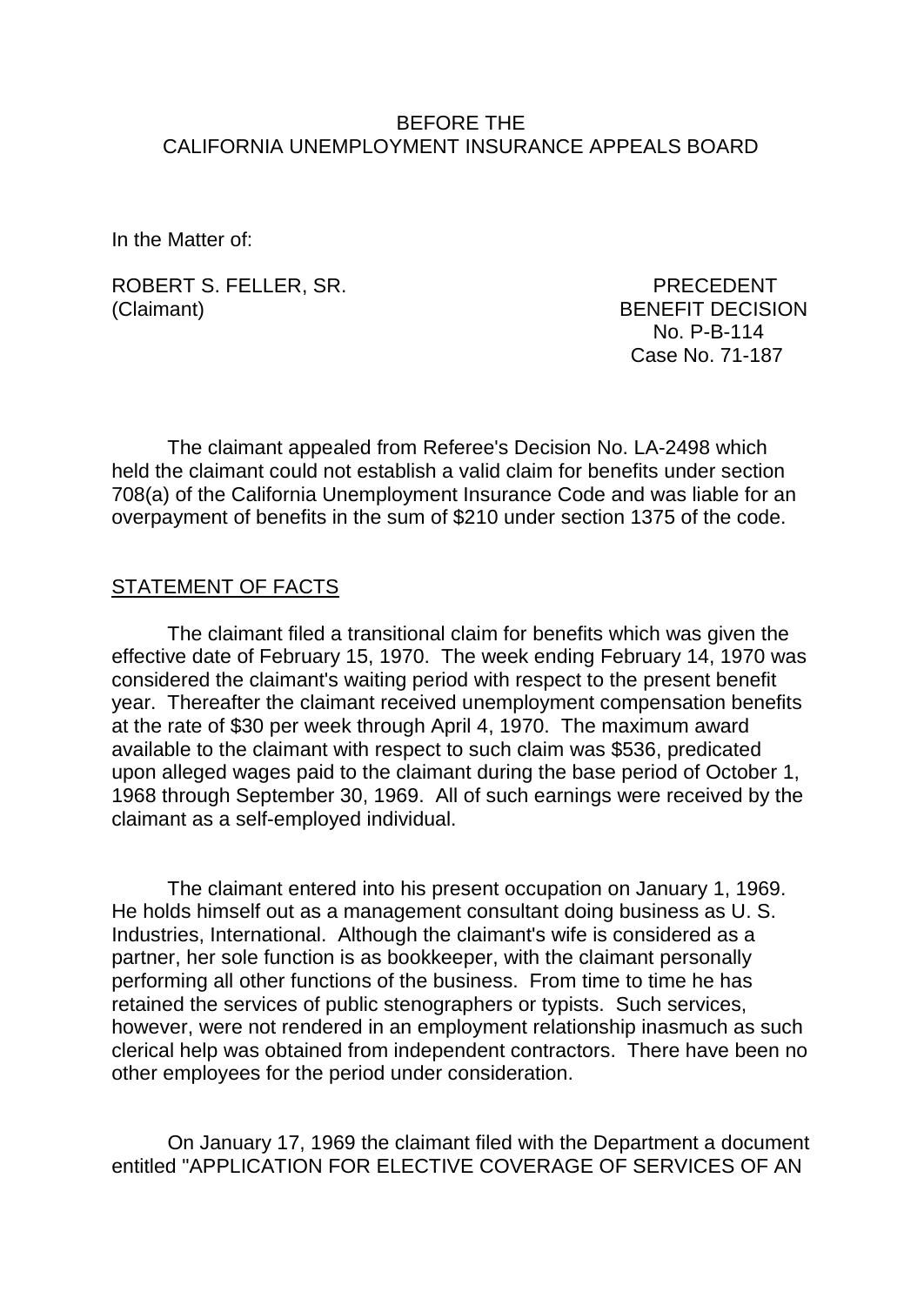EMPLOYER UNDER THE UNEMPLOYMENT INSURANCE AND DISABILITY INSURANCE PROVISIONS OF SECTION 708(a) OF THE UNEMPLOYMENT INSURANCE CODE." He represented himself to the Department in this document as an employer, and as a consequence, the Department approved the claimant's application for elective coverage by means of a letter dated February 5, 1969. This letter reads in part as follows:

"Your application to have your own services considered as subject for unemployment and disability insurance coverage under Section 708(a) of the California Unemployment Insurance Code is approved effective January 1, 1969."

The letter went on to say that the coverage would remain in effect for not less than two complete calendar years.

Concurrently with the filing of the application for elective coverage, which was mailed to the Sacramento Office of the Department on January 17, 1969, the claimant mailed a registration form to the Department's Employment Tax Office in Santa Monica. In the registration form the claimant indicated that his payroll would exceed \$100 "in any calendar quarter," and that he had or expected to have one to three employees. The Department understood from this form that the claimant was an employer and therefore granted him an employer account number.

Thereafter the claimant submitted to the Department a quarterly return for the first calendar quarter of 1969. In this return he showed himself as the sole employee of U. S. Industries, International and he indicated that his earnings were \$730 in that quarter. The claimant filed another return with respect to the second calendar quarter in 1969. In this document he again indicated he was the sole employee of U. S. Industries, International and that his earnings for that quarter were \$341.67. The claimant then sent another return to the Department for the third calendar quarter of 1969. In this document the claimant indicated under date of October 21, 1969 that no wages had been paid during that quarter by U. S. Industries, International. The claimant submitted another return and this one pertained to the fourth calendar quarter of 1969. In this document the claimant indicated that U. S. Industries, International had paid no wages during that calendar quarter. This document was received by the Department on January 22, 1970.

With respect to the initial claim which he had filed as of February 15, 1970, the claimant received a notice of computation. This form showed that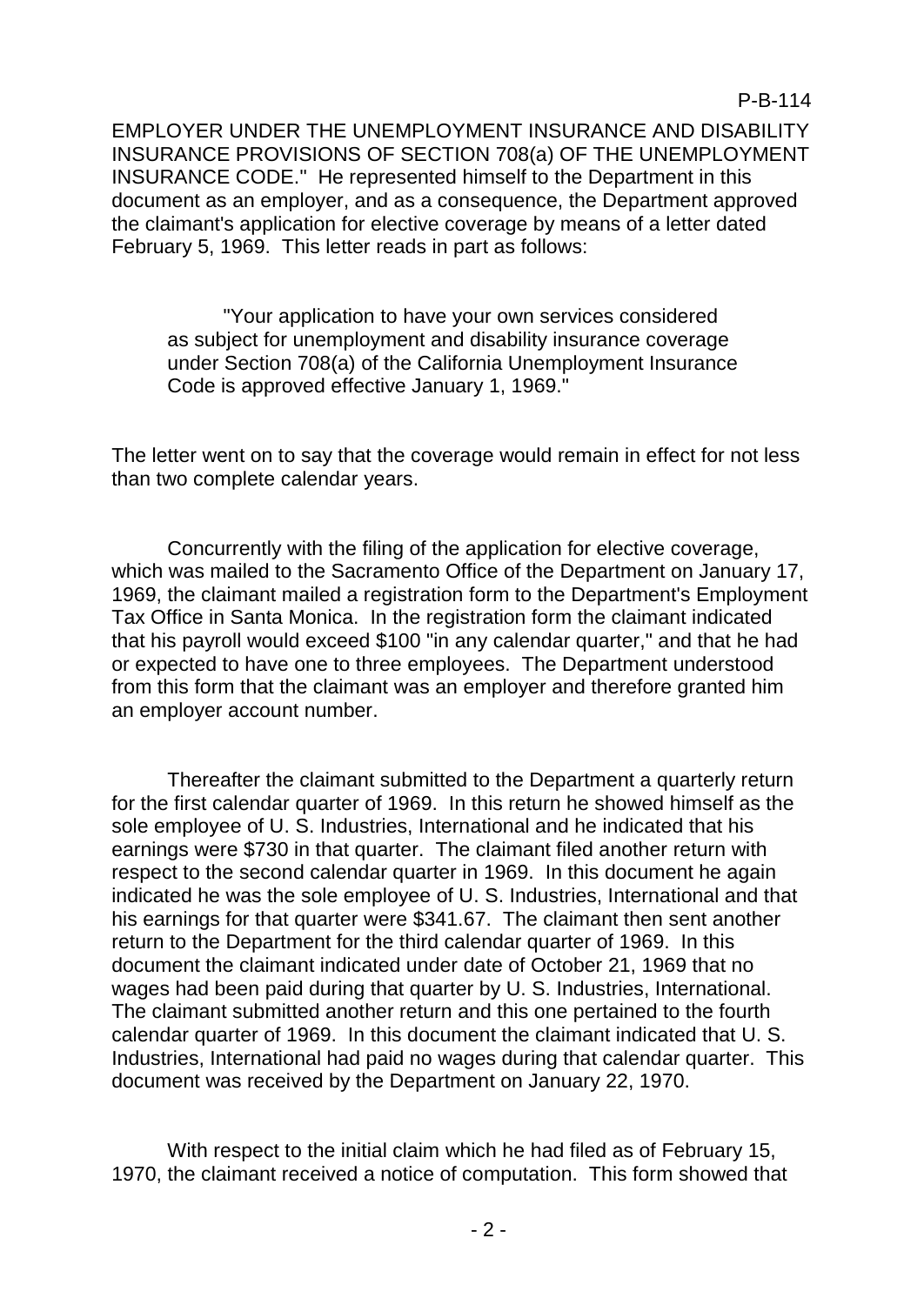the claimant's maximum award was \$536 and that his weekly rate was \$30. After receiving this form the claimant filed a form which is entitled "Request for Reconsideration of Initial Computation." In this document he alleged that he was entitled to wage credits in the amount of \$1,798 with respect to the third calendar quarter of 1969. The claimant also submitted to the Department a corrected contribution report on February 29, 1970 with respect to the third calendar quarter of 1969. In this corrected return he indicated that U. S. Industries, International had paid wages of \$1,798 and that the person to whom these wages had been paid was the claimant.

When the Department received the request form the matter was referred to the Auditing Section of the Department to make an investigation of the claimant's business. Following the investigation the Department determined that the claimant did not qualify for elective coverage under section 708(a) of the code. It was the Department's view that the claimant had incorrectly represented his status at the outset and that the application for elective coverage should never have been granted. As a consequence, on April 27, 1970 the Department recomputed the claimant's award with the result that it was reduced to zero. The Department's entry on the request form is as follows:

"Field investigation determined you did not qualify for self coverage therefore, no elective coverage in effect. Drawings by the owner are not wages."

It is not clear from the record when the request form was returned by the Department to the claimant. It appears probable that it was mailed to the claimant in the early part of May 1970. The notice of overpayment was issued on July 28, 1970.

It was the claimant's contention at the hearing that he had acted in good faith in his dealings with the Department and that there was no intention on his part to make misrepresentations to the Department. The claimant has further contended that the provisions of the Unemployment Insurance Code, with respect to elective coverage, were so ambiguous and unclear as to be confusing to the average person.

During the base period of his claim, which extended from October 1, 1968 through September 30, 1969, the claimant did not perform services for wages for any employer.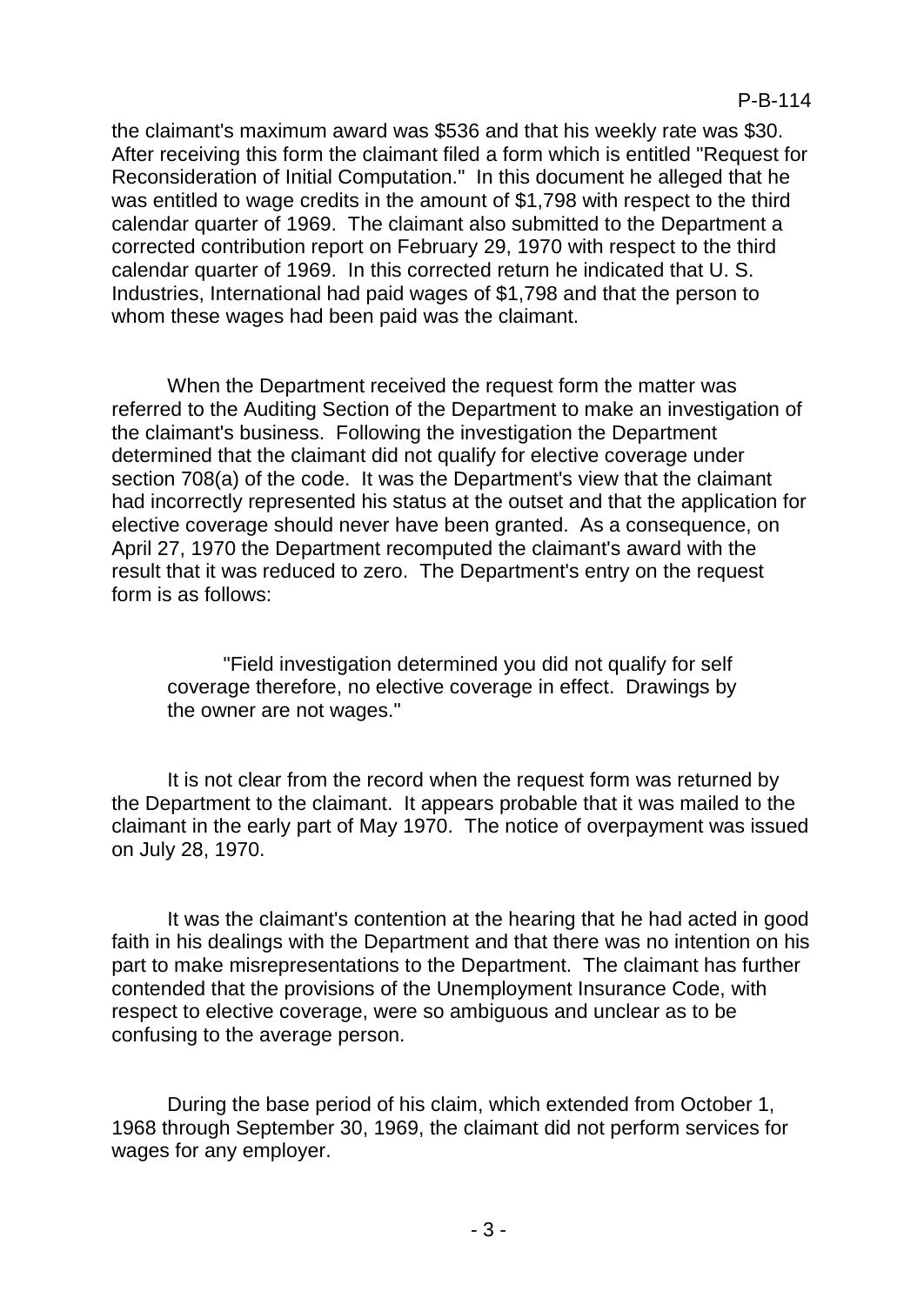### REASONS FOR DECISION

Section 708(a) of the California Unemployment Insurance Code provides as follows:

"Any individual who is an employer under this division or any two or more individuals who have so qualified may file with the director a written election that their services shall be deemed to be services performed by individuals in employment for an employer for all the purposes of this division. Upon the approval of the election by the director the services of such individuals shall be deemed to constitute employment for an employer for all the purposes of this division. . . ."

Section 708.5 of the code provides in pertinent part as follows:

"Any individual who is self-employed, who is not an employer . . . and who receives the major part of his remuneration from the trade, business, or occupation in which he is self-employed, may file with the director a written election that his services in connection with his trade, business, or occupation shall be deemed to be services performed by an individual in employment for an employer for the purposes of Part 2 only of this division. Upon the approval of the election by the director, the services of such a self-employed individual in connection with his trade, business, or occupation shall be deemed to constitute employment for an employer for the purposes of Part 2 only of this division. . . ."

Part 2 of the division in question pertains solely to unemployment compensation disability benefits.

Section 675 of the code defines the term "employer" as "any employing unit, which for some portion of a day, has within the current calendar year or had within the preceding calendar year in employment one or more individuals and pays wages for employment in excess of one hundred dollars (\$100) during any calendar quarter."

The referee found, and we concur, from the facts presented by the instant appeal that the claimant was a self-employed individual and was not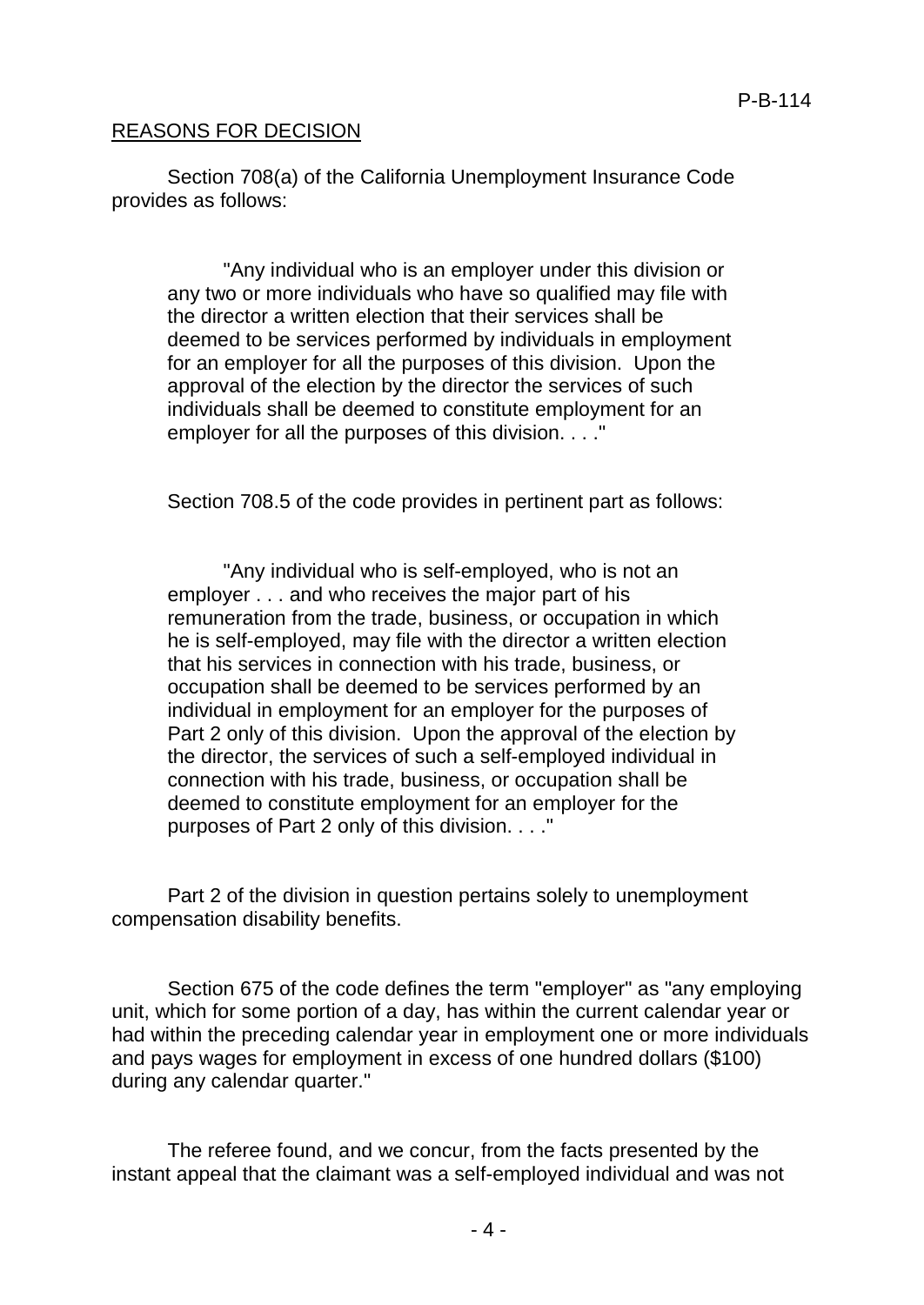an employer as defined above. While under the relevant provisions of the code the claimant could qualify for elective coverage for disability compensation benefits, he is not eligible for elective coverage for unemployment compensation benefits. The referee further found that the Department erroneously granted the claimant's application for elective coverage for unemployment compensation benefits through a misunderstanding. The misunderstanding, however, resulted from the information supplied to the Department by the claimant at the time the initial application for such coverage was filed. Once the misunderstanding was brought to light as a result of the investigation, the Department acted properly in canceling the claimant's elective coverage.

Section 1281(a) of the code provides that an individual cannot establish a valid claim or a benefit year during which benefits are payable unless he has during such base period been paid wages in employment by employers of not less than \$720.

It is clear that the claimant's sole remuneration during the base period under consideration was profits from self-employment. Since the claimant had not received wages from employment, he could not establish a valid benefit year and such benefit year must be cancelled. Accordingly, the \$210 heretofore paid as benefits to the claimant represents an overpayment.

Section 1375 of the California Unemployment Insurance Code provides that a claimant who has received benefits to which he is not legally entitled shall be liable for the overpayment unless such benefits were received other than through fraud, misrepresentation or wilful nondisclosure on the part of the claimant and were received without fault on the part of the claimant and recovery would be against equity and good conscience.

Fault is something less than fraud, misrepresentation or wilful nondisclosure, and implies a degree of negligence or blame attributable to the recipient of erroneous payments such as failure to disclose to the Department facts which were known, or should have been known, to be material in determining eligibility for benefits.

We find with the referee that the claimant was not without fault in filing an application for elective coverage and registering with the Department as an employer. The claimant held himself out to the Department as the employer of one to three employees. The claimant did not at any time have an employee nor did he contemplate hiring employees. Inasmuch as the